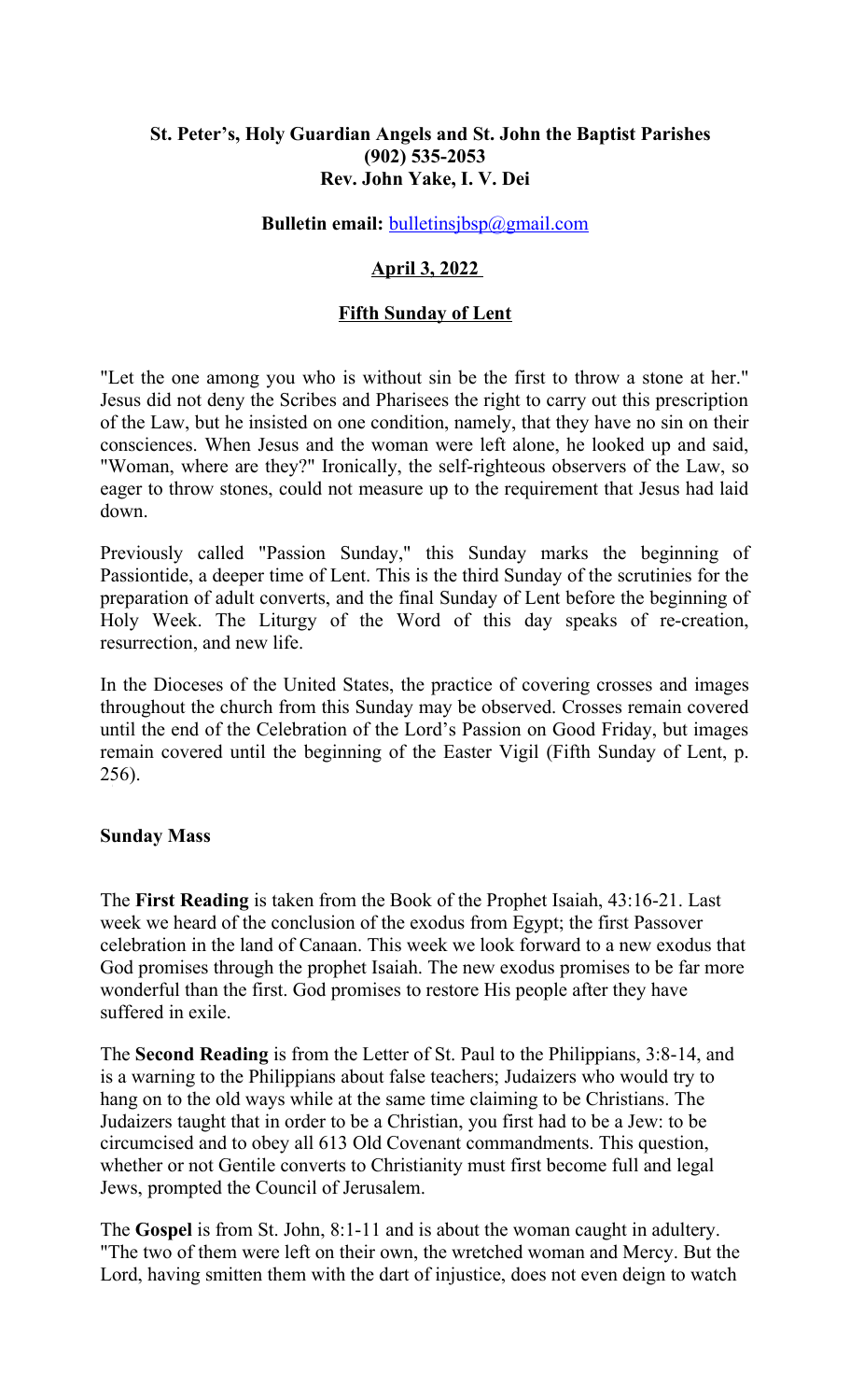them go but turns his gaze away from them and once more writes on the ground with his finger. But when the woman was left alone and they had all gone, he lifted up his eyes to the woman. We have already heard the voice of justice; let us now hear the voice of gentleness. I think that woman was the more terrified when she heard the Lord say, 'Let him who is without sin among you be the first to throw a stone at her,' . . . fearing now that she would be punished by him, in whom no sin could be found. But he, who had driven away her adversaries with the tongue of justice, now looking at her with the eyes of gentleness, asks her, 'Has no one condemned you?' She replies, 'No one, Lord.' And he says, 'Neither do I condemn you; I who perhaps you feared would punish you, because in me you have found no sin.' Lord, can it be that you favour sinners? Assuredly not. See what follows: 'Go and sin no more.' Therefore, the Lord also condemned sin, but not the woman' (St Augustine, *In Ioann. Evang., 33, 5-6).*

Jesus, who is the just One, does not condemn the woman; whereas these people are sinners, yet they pass sentence of death. God's infinite mercy should move us always to have compassion on those who commit sins, because we ourselves are sinners and in need of God's forgiveness. —*The Navarre Bible—St. John*, Year C

**Sacrament of Baptism please call the office: Rev. John Yake, I.V. Dei**

### **Instructors for baptism:**

Mary Fougere, SJB 902) 535-2699 Rose Pâté, SP (902) 302-7011 Vera Doucette, HGA (902) 785-4018

# **Sacrament of Matrimony**

Please call Fr. Yake six months prior to the wedding date. Call Family Service of Eastern Nova Scotia to register for upcoming courses 902- 849-4772. Ask for Tasia Boucher, thoucher@fsens.ns.ca

# **Weekday Liturgy**

**Tuesday, April 5, 2022 SJB 4:00 PM** \*Special Intentions

**Wednesday, April 6, 2022 SP 9:00 AM \*Special Intentions**

**Friday, April 8, 2022 HGA 11:00 AM**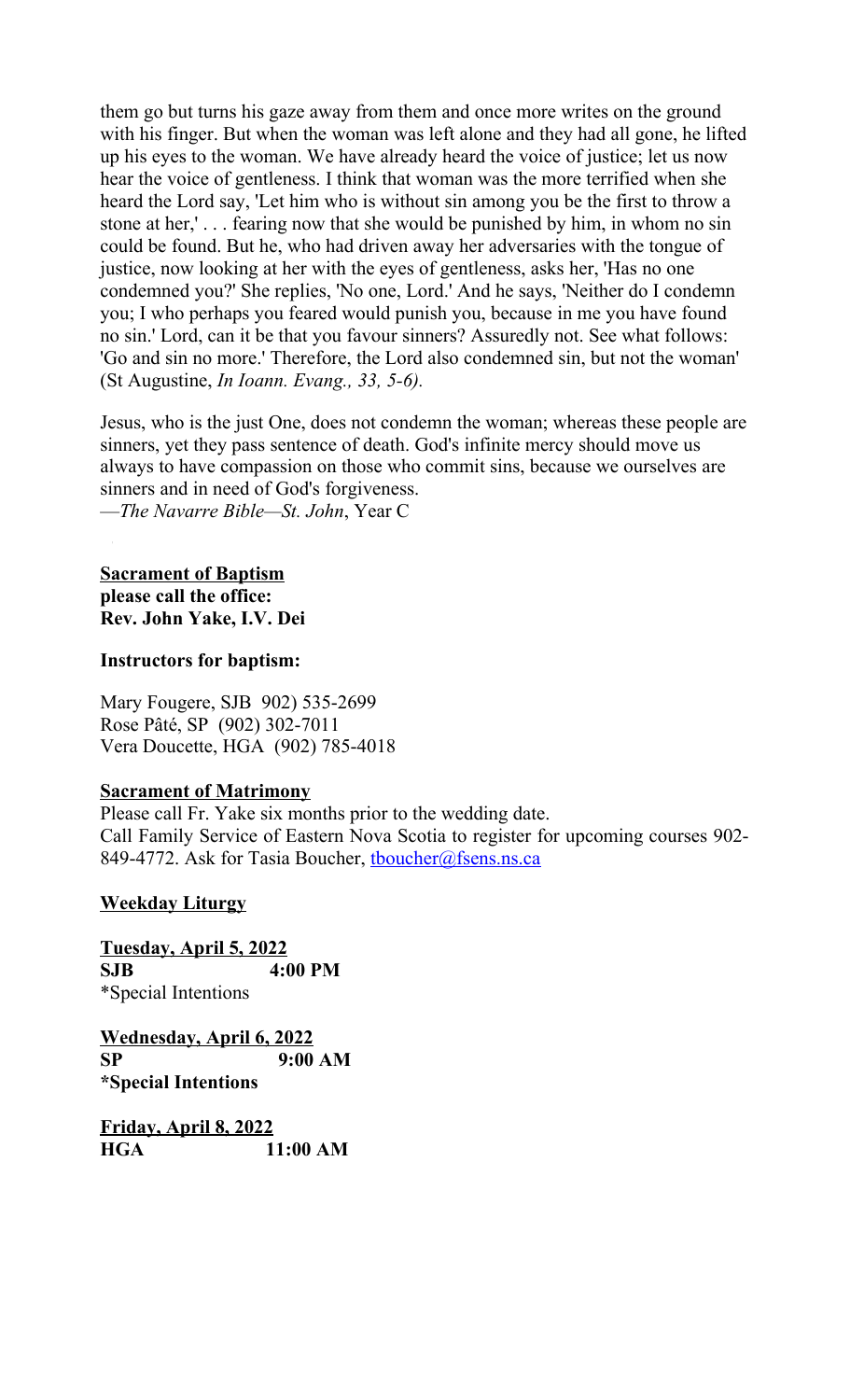# **Weekend Liturgy**

**Saturday, April 9, 2022 SH 4:00 PM HGA 5:30 PM +Frank & Mike Sutherland (requested by family) + Mark Mombourquette (Requested by grandchildren, Jace & Kallie)**

**Sunday April 10, 2022 SJB 9:00 AM SP 10:30 AM \*Special Intentions**

### **Receipts**

# **Holy Guardian Angels Saturday, March 26, 2022**

| Envelopes & Loose     | \$561.00 |
|-----------------------|----------|
| Candles               | 18.00    |
| <b>Church Flowers</b> | 50.00    |

**Total \$ 629.00**

# **St. John the Baptist Sunday, March 27, 2022**

| Envelopes & Loose | \$975.00 |
|-------------------|----------|
|                   |          |

**Total** \$975.00

# **St. Peter's**

# **Sunday March 27, 2022**

| Envelopes & Loose<br>Candles | S | 835.00<br>12.00 |
|------------------------------|---|-----------------|
| Cemetery Road<br>Donation    |   | 20.00<br>100.00 |
| <b>Total</b>                 |   | \$967.00        |
|                              |   |                 |

# **COMMUNITY EVENTS**

**Retired Teachers Organization:** Regular meetings of the Richmond Branch of RTO will begin again on Tuesday April 12<sup>th</sup>, at the Island Nest Restaurant, Arichat. Breakfast at 9:00, Meeting at 9:30. Everyone Welcome.

**SH: The annual Fishcake and Beans Supper:** Friday April 15<sup>th</sup>, (Good Friday) at 4:00 PM at the Johnstown Parish Hall. This year we will do both eat in or take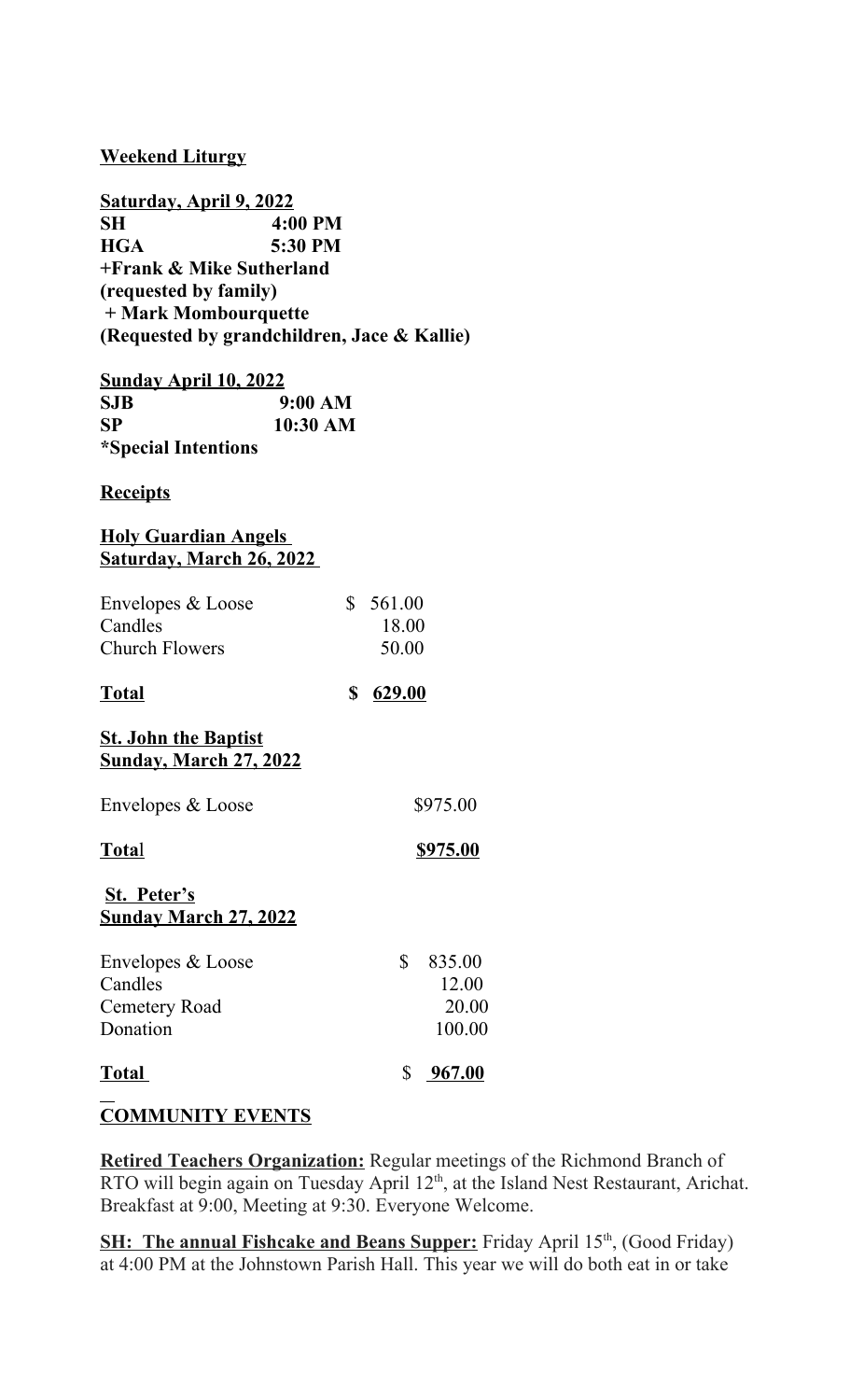out supper. To order a meal please call Louise at 902-535-3107 or email [louise.campbell@stpeterscable.com:](mailto:louise.campbell@stpeterscable.com) Cost: \$12.00

**HGA:** On behalf of L'Ardoise Parish Cemetery committee I would like to acknowledge the tremendous support of our recent Yard Sale held at the Community Center. To the many individuals who contributed various items for our sale along with bake items for the Chinese Auction and ticket sales we are extremely grateful. Volunteers are an essential component of any task and we were again blessed with many helping hands. Lastly to the general public who continue to support a worthy cause, we say thank you.

# **Blair Sampson and Cemetery Committee.**

**HGA:** L'Ardoise Acadian Festival Meeting will be held on Sunday April 3 @ 2:00 pm, community centre meeting room. Festival dates have been set for July 28 - 31. All are encouraged to attend this meeting.

**HGA:** The Stations of the Cross will be prayed at 10:30 am followed by Mass. We welcome all.

**SJB:** The Way of the Cross will be prayed on Tuesdays at 4:00pm in the church followed by Mass.

**SJB:** Lenten folders will be made available in the church entrance.

**April 3rd is Solidarity Sunday.** This will be an opportunity to reflect and pray for "People and Planet First".

Read Bishop Kirkpatrick's letter, and follow the links for free resources and ways to support this important campaign:

[https://www.antigonishdiocese.com/share-lent-people-and-planet-first/](https://antigonishdiocese.us11.list-manage.com/track/click?u=46108c95b96680ff598b4aa1d&id=3bc85de865&e=60939d450d)

# **April 1-7**

#### **Fast from Idle Gossip, Feast on Purposeful Silence**

Spouses or children, parents or parishioners, we love those in our special relationships but can chafe against the frustrations of disagreement, unhappiness, or discontent. Inviting conversation, and offering silence to reflect and listen can ease the tension, clear the air, and allow us to see the limitless blue sky behind the occasional dark cloud.

**Almsgiving:**

Offer to host a Synod conversation at your home with family and friends or in your parish. Take notes or record your conversations, if that's agreeable, to share with our Synod journey, or embrace this process for your personal exploration **Prayer:**

Offer up a Stations of the Cross, giving thanks for the sacrifice of Jesus for all of us and the invitation issued by Pope Francis to share in this journey

**April 7, 7 pm Youth Conversation on Mental Health via Zoom** Sponsored by the Atlantic Association of Youth Ministers To register: [https://form.123formbuilder.com/5873910/form](https://antigonishdiocese.us11.list-manage.com/track/click?u=46108c95b96680ff598b4aa1d&id=4aaa755fc3&e=60939d450d)

# **(Tentative) Holy Week Schedule**

**Chrism Mass –** April 11, at St. Ninian's Cathedral, details TBA